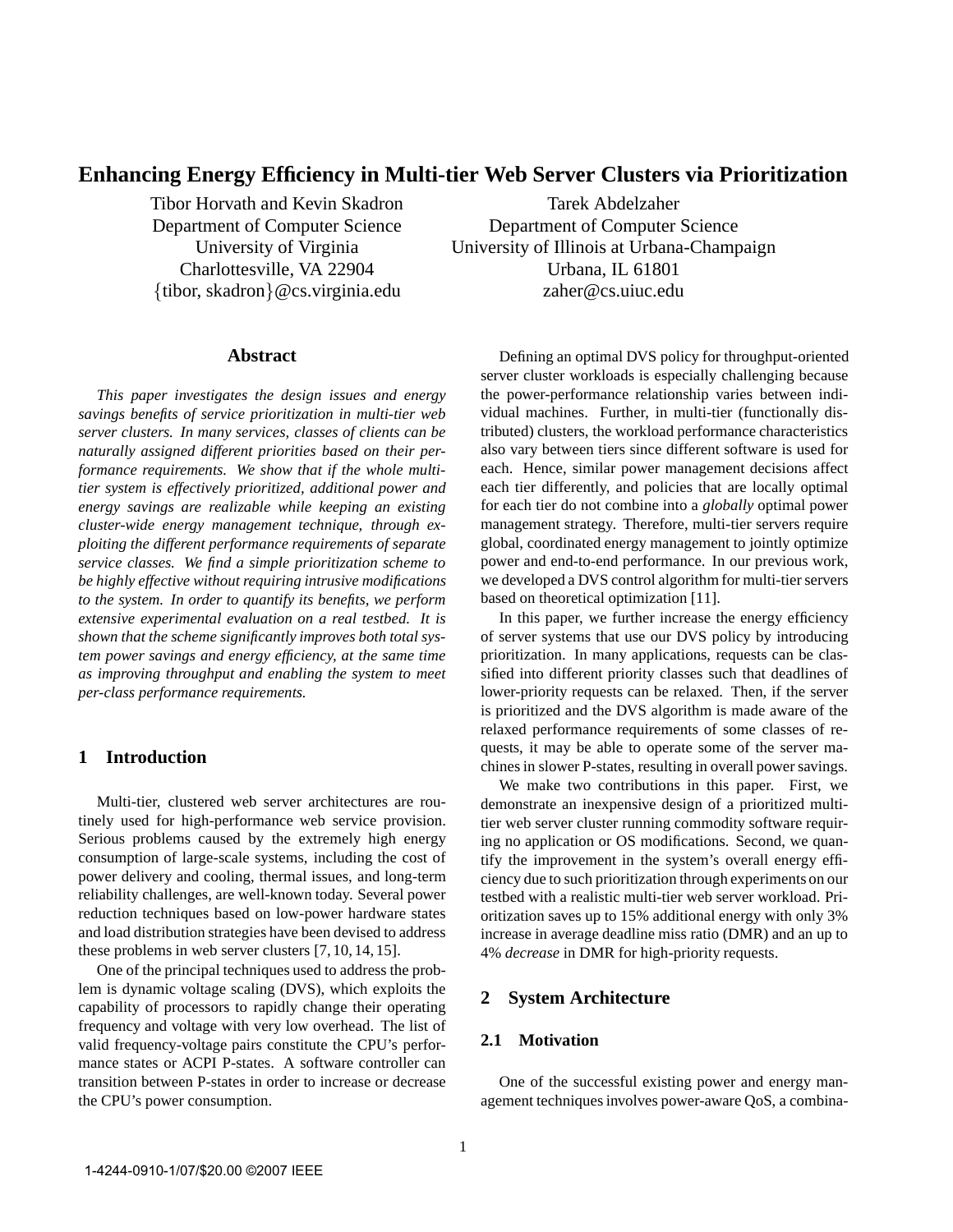tion of dynamic power management and service prioritization [16]. The essence of such a technique is that lowerpriority tasks (requests) with longer deadlines can be satisfied with lower system performance. Consequently, the power usage of the system can be reduced.

The power-aware QoS approach was shown to yield good results. However, prioritization in itself has not been evaluated from an energy management standpoint. This makes it difficult to predict how it would affect a system with an existing dynamic power management solution already in place. Therefore, our work is motivated by the question of what the added energy efficiency gain of prioritization is.

## **2.2 Assumptions**

We address server farms running a multi-tier service such as an e-business web site. The general architecture is shown in Figure 1. Based on the expected load, each tier is statically preallocated a number of machines  $(m_i)$ , among which the total offered load arriving at the tier is evenly distributed.



**Figure 1. General model of multi-tier system**

We assume that, at a given throughput, the most important performance metric for the multi-tier service is end-toend server latency, measured from the point a client request enters the first tier until a response is sent back to the client. Since response latency is the primary factor behind user satisfaction with web sites [3], maximizing server throughput alone is not sufficient. Hence, we assume that the site owner defines end-to-end deadlines that the server application has to meet. As it is typical in web services, these deadlines are considered soft, where a user-selectable maximum miss rate must statistically be met.

### **2.3 Design**

#### **2.3.1 Ideal design**

The complete prioritization of a traditional multi-tier server is very costly in terms of implementation effort. Consider the model of a typical server application's architecture shown in Figure 2. A request processor accepts requests from the input socket and places them in a task queue. The next available service thread starts executing the task. The task may create subrequests to the next tier, which are



**Figure 2. Simplified model of typical server in multi-tier system**

queued up in the subrequest queue until a free connection is available. A thread may also become blocked and placed in an OS resource queue (e.g., CPU, disk, or semaphores). Finally, the response is buffered in an output socket queue until the OS is able to send it to the network.

Ideally, all of these queues should support priorities and all subcomponents of each task (such as subrequests, disk IO, resource locks, etc.) should inherit its priority. However, widely used server OSs such as Linux still lack many of these features by default. Moreover, application support is typically largely missing. Hence, to implement the ideal design, one would have to modify critical parts of OS resource management and scheduling, each server application, as well as the communication protocols to propage priority information between them.

### **2.3.2 Inexpensive design**

Our design goal is to find the least intrusive prioritization solution that is effective for the multi-tier system. We avoid application modifications since most server applications are large and complex, and the source code is often not available. It is nevertheless critical that the task queue and subrequest queue behave as if they were prioritized because in general both can become a bottleneck. The reason is that both of these queues are served by a usually small number of pooled resources (threads or connections) and the service times can be relatively large. The local service time of a task primarily depends on how resource-intensive the given tier is, while the latency of a subrequest is the total task service time of the next tier (including its subrequests).

As a simple solution, in many cases it is possible to run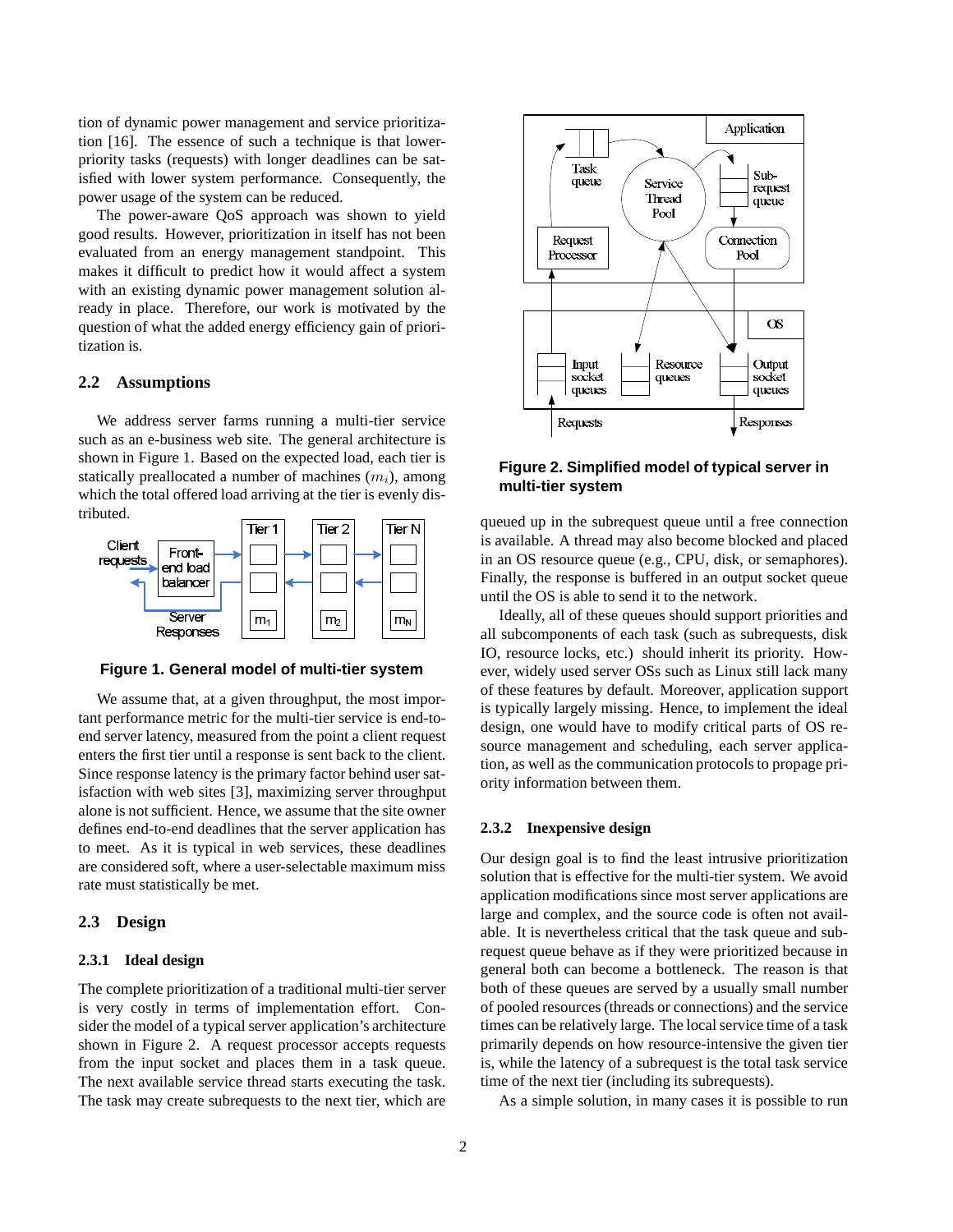multiple instances (one for each service class) of the same server application and prioritize them on the process level. This in effect creates separate queues for each class, which are served by each instance in FIFO order. Assuming the OS supports preemptive real-time process scheduling (such as SCHED FIFO in Linux), by assigning real-time priorities to the instances we ensure that higher-priority queues are served first whenever there are idle threads or free connections available. Since now we have separate processes for each class, we also have separate communication channels for each class between the tiers. Thus, fortunately there is no need to modify the communication protocols to add priority information, since it is implicitly preserved by the structure: each instance only issues subrequests to next-tier instances of the same priority.

There are many situations where this design must be simplified even further. For instance, database servers are generally not possible to run as multiple instances operating on the same data set. In addition, their disk-intensive workload leaves process-level prioritization less effective, unless OS support for prioritized asynchronous IO was also added. Following our design goal, we solve the issue by leaving the database server unprioritized while trying to minimize task queuing in it. By selecting restrictive connection pool sizes in the previous tier, we ensure that it becomes a bottleneck instead of the unprioritized database server. This works because now the bottleneck stage (typically a CPU-bound application server) is prioritized. It also limits the number of concurrent database queries, reducing priority inversion due to transaction and IO locking. If the original connection pool size was already restrictive, it does not need to be further reduced, only partitioned between instances, since this reserves sufficient connections for high-priority requests to prevent their starvation. Following this principle, in our testbed we assigned 8 connections to 3 instances each, in place of our original pool of 24 connections.

Naturally, the inexpensive design has certain limitations. First, if the server's bottleneck is an OS resource that is not prioritized (e.g., disk or network), then process priorities are not helpful. In most cases, however, the bottleneck can be shifted to the previous tier as discussed above. Second, if an application that does not support multiple instances on the same machine is not the last tier, then this design has no way of propagating request priority to the subsequent tiers. Fortunately, in typical 3-tier setups this is not the case: web and application servers allow multiple instances. Finally, if different-priority instances in the same tier need to perform intensive communication (e.g., to maintain fastchanging shared state coherent), then under heavy overload as the low-priority instances are starved they cannot respond to any messages. However, such shared state poses scalability limitations in itself, and thus avoiding overload is important even without prioritization.

The inexpensive design represents a great reduction in complexity compared to the ideal design and still results in effective prioritization in our experiments.

# **3 Implementation**

# **3.1 Overview**

We deployed a three-tier web-serving system on Linux, with Apache on the first tier, JBoss on the second, and MySQL on the third. As the front-end load balancer, we used the Linux Virtual Server solution. Static content (e.g., images) are served directly from the first tier. Forwarding dynamic requests to JBoss and balancing them across the second tier is done using the Apache module mod jk. Finally, database requests are issued by JBoss through the Connector/J MySQL driver. To avoid the complexity of database clustering, the third tier consisted of only one server. Since in our setup database performance was not the bottleneck, improving database scalability via clustering would not significantly affect our findings.

#### **3.2 Energy Management**

As the existing energy management solution, we employ the following simple feedback control-based DVS policy, discussed in more detail in our previous work [11]. The system periodically determines its load using the following user-defined criteria: if less than 5% of response latencies exceed the 50% of the deadline, the system is considered underloaded, while if more than 5% exceed the 90% of the deadline, we consider it overloaded. The algorithm increases the speed (i.e., P-state) of the most utilized server if the system is overloaded, or decreases the speed of the least utilized server if it is underloaded. Since in our workload (described in Section 4.1) the majority of deadlines were 3 or 5 seconds, a 5-second feedback period was chosen to allow control actions to have an effect by the next period. The latency statistics are smoothed by exponentially weighted moving averaging to reduce measurement noise.

Our implementation has two components: an Apache module to measure the end-to-end latencies, and a daemon on each server that measures its CPU utilization, runs the feedback controller, and sets its P-state.

## **3.3 Server Replication**

Simply replicating a server such that multiple identical instances are executed on the same machine can result in OS resource conflicts. Since many of these are exclusive (bound sockets, output files, server state, etc.), separate resources must be configured for each instance.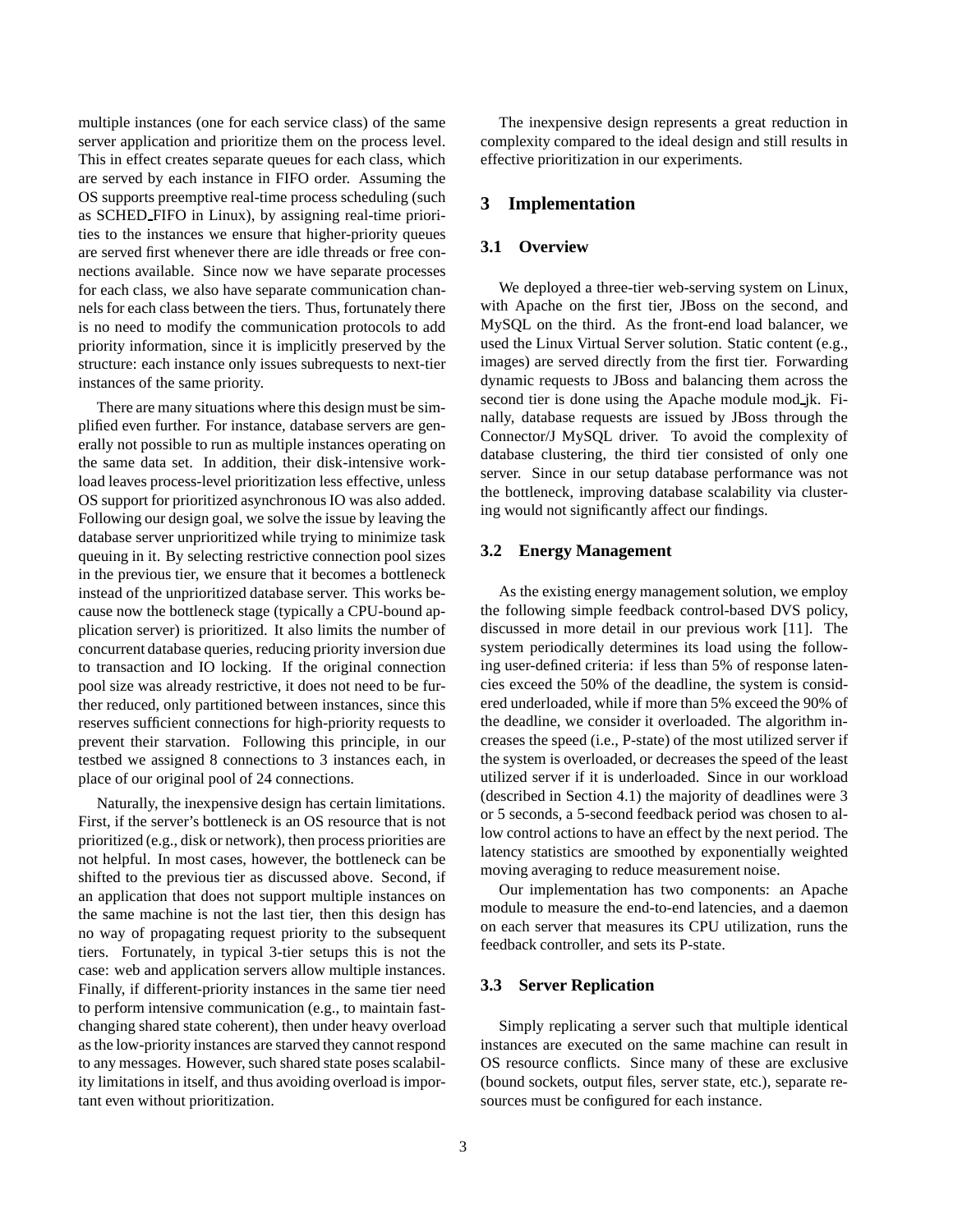Another issue is that server instances that are assigned real-time process priorities can starve regular (nonrealtime) processes such as our user-space DVS daemon. Hence, it may not get a chance to increase the machine's speed when needed. Therefore, the daemon was assigned an even higher real-time priority than the server instances.

# **4 Experimental Evaluation**

## **4.1 Workload**

We used the TPC-W benchmark, a very realistic model of an online bookstore application. On the first tier are 2 web servers serving image files, on the second tier we have 4 application servers maintaining session state and executing business logic, and on the third tier we have a database server handling all persistent data. Client machines are running the Remote Browser Emulator, which emulates specified numbers of web clients. The database was populated with the scaling factors of 100 Emulated Browsers and 1,000 Items. The workload profile was the TPC-W Shopping Mix (the basis for the primary TPC-W metrics).

Experiments were repeated 5 times, and consisted of a 5-minute ramp-up period (to warm up the system), a 15 minute measurement interval, and finally a 30-second rampdown period (to maintain load as measurement finishes). The error bars show the standard deviation.

## **4.2 Experimental Setup**

Our testbed consists of 8 AMD Athlon64 PCs with 512 MB RAM. The processor has two P-states with frequencies at 1.8 GHz and 1.0 GHz. The machines are connected with 100 Mbit Ethernet. For measuring power, we use a Watts Up Pro power analyzer (with 3% accuracy).

We performed our experiments on three different test configurations. The Baseline configuration has no prioritization or DVS. In the NP-DVS configuration, we add our DVS solution, and all clients are treated equal. In the P-DVS configuration, however, we differentiate three clients by relaxing some of their deadlines, assigning them to corresponding priority classes, and prioritizing the multi-tier server cluster as described in Section 2.3.2. For example, if a request type has a 3-second standard deadline, the three clients are assigned deadlines of 3, 6, and 9 seconds, and priority classes 1 (most important), 2, and 3, respectively.

#### **4.3 Evaluation Metrics**

Our primary metrics to evaluate performance are the system's throughput (web interactions per second, WIPS) and its deadline miss ratio (DMR).

Our main results evaluate the energy efficiency of the system, showing total system power, and total system energy per web interaction (Joules/WI). The first metric is important since many clusters are thermally constrained and lowering the average power typically lowers related costs. Further, since it is measured for equal intervals, it is directly proportional to total system energy, which translates to electricity costs. The second metric is important because it is a measure of energy efficiency (more precisely its reciprocal), which represents the amount of "useful" energy spent executing the successful web interactions. It also equals to average power divided by average throughput, which demonstrates that it also accounts for performance.

### **4.4 Results**

# **4.4.1 Performance**



**Figure 3. Throughputs of the P-DVS setup**

As expected of the prioritized system, Figure 3 shows that the throughput of higher-priority classes is better as the load increases toward peak capacity. When the load is low, the system has enough capacity to satisfy requests from all classes equally, hence the throughput is also identical.

Figure 4 compares the combined throughput of all classes achieved by each setup. Note that in the higher load region the Baseline setup sustains a higher throughput



**Figure 4. Total throughput comparison (summed across all classes)**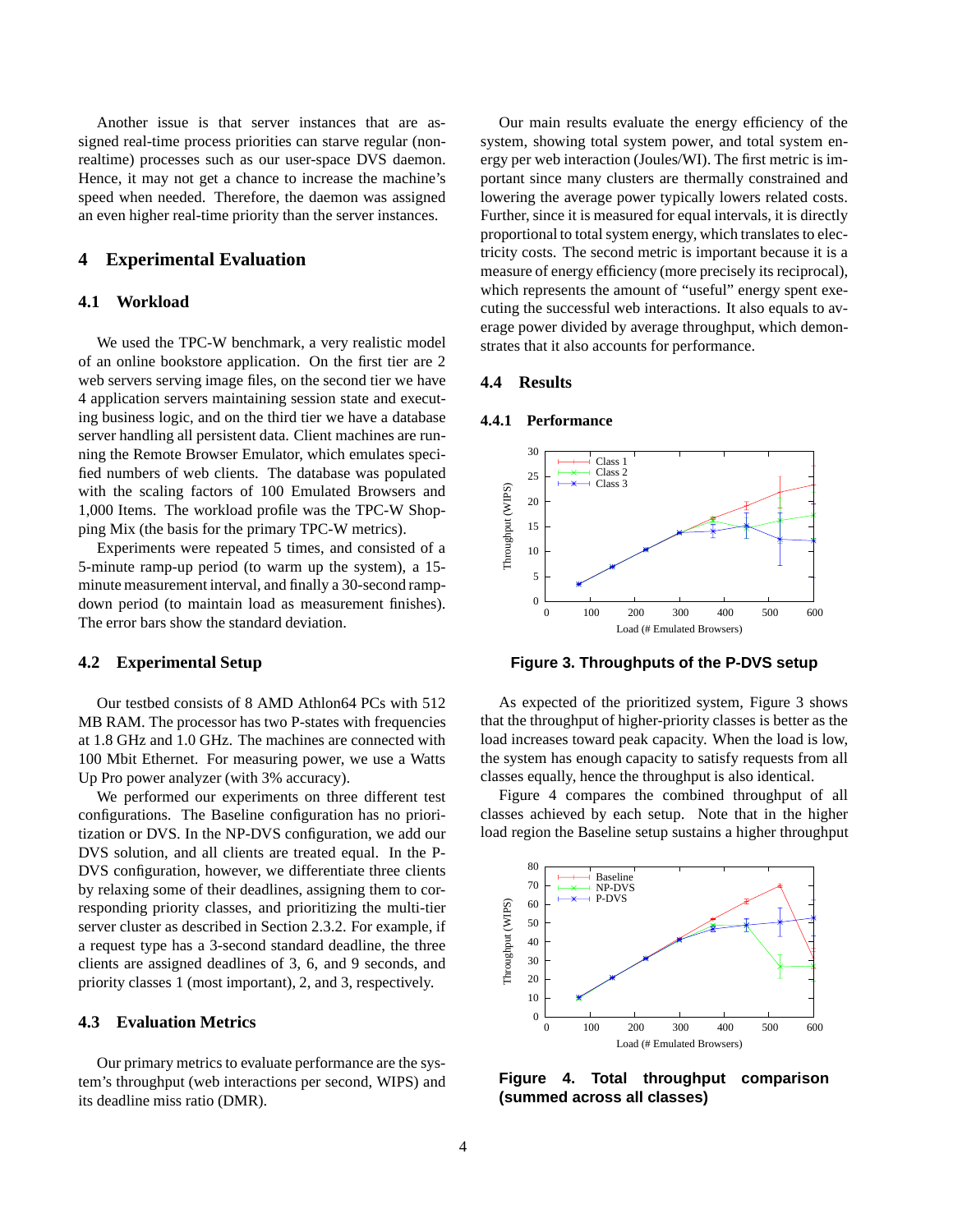

**Figure 5. Overall deadline miss ratio comparison (including all classes)**

than both NP-DVS and P-DVS. This behavior is expected because, with many concurrent requests in the system, response times are streched out more as the DVS policy slows down some servers, hence the web interactions become more spread out, resulting in lower throughput. In other words, since the think times in the emulated browsers do not depend on the response times, if the latter are longer, the next requests will arrive later, effectively reducing throughput. This is, however, not a problem as long as deadlines are honored; in fact, the goal of the DVS policy is to use up all slack time to save energy. It is a major advantage in that the DVS-capable server automatically paces client behavior without missing deadlines, as opposed to operating faster and bringing more requests upon itself that ultimately results in lower energy efficiency.

We make two key observations from Figure 4. First, the Baseline setup's performance quickly falls off under very high loads due to inefficient scheduling. In contrast, P-DVS maintains a more consistent throughput by still allowing most high-priority requests to complete. Second, P-DVS clearly wins over NP-DVS, which degrades even earlier than the Baseline because the stretched execution times increase concurrency, exacerbating the scheduling inefficiencies. The fact that performing DVS in a throughput-oriented soft real-time system places more stress on the scheduler points to a fundamental performance advantage of prioritization in conjunction with energy management.

Comparing the overall deadline miss ratios between setups in Figure 5, we can see that when heavily loaded, NP-DVS has a higher miss ratio since treating all clients equally causes it to saturate earlier. P-DVS, on the other hand, successfully maintains an acceptable miss ratio by reducing scheduler contention via prioritization and by relaxing deadlines of low-priority requests.

### **4.4.2 Energy Efficiency**

The average power of each experiment measured on the whole cluster is shown in Figure 6. As expected, NP-DVS



**Figure 6. Total system power comparison**

follows the curve seen with conventional DVS algorithms, converging with the Baseline as load increases. In contrast, P-DVS keeps power usage lower even as the system becomes overloaded. As we saw earlier, the differentiated client classes result in a better overall deadline miss ratio, which allows as much as 15% greater power savings. Note that since all experiments had identical measurement intervals, this also equals to the total energy savings.



**Figure 7. Total system energy per web interaction comparison**

Our final goal is to quantify and compare the energy efficiency benefits of the DVS setups. As discussed in Section 4.3, energy efficiency is important since it factors in throughput in addition to energy usage. Figure 7 plots the average energy spent per web interaction, or the reciprocal of energy efficiency of each setup. While the graph shows no significant difference between the DVS setups at lighter loads up to 375 EBs (7–14% savings over Baseline with NP-DVS vs. 6–13% with P-DVS), around 525 EBs we see a large increase (i.e., drop in energy efficiency) with NP-DVS, which is due to the earlier saturation we observed in Section 4.4.1 that causes throughput reduction. P-DVS, on the other hand, avoids wasting energy on less important requests and even achieves 48% savings over the Baseline at 600 EBs because of its ability to use less power and still have higher throughput.